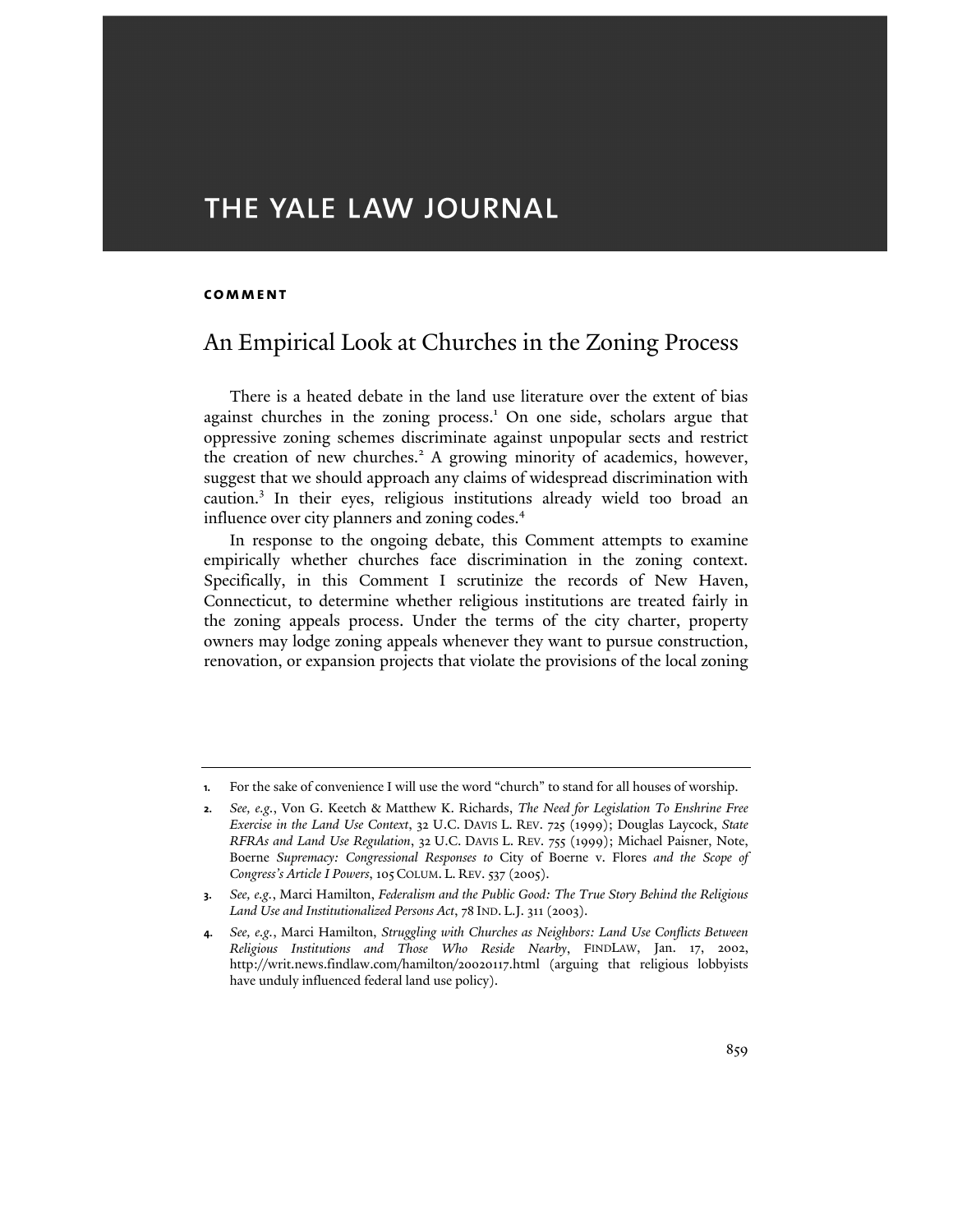ordinance.<sup>5</sup> The city then convenes a public hearing and weighs the needs of the applicant against the goals of the zoning code.

Unlike previous studies on this topic, my research examines the treatment of churches on a decision-by-decision level. To compile the data for this project I studied every zoning exemption application filed with the New Haven Board of Zoning Appeals (BZA) over a nine-year period,<sup>6</sup> tracking the type of relief sought, the parties involved, and the BZA's decision.

This study contributes to the ongoing discussion over the regulation of religious land uses by answering two questions. First, to what extent does the BZA treat churches differently than secular applicants? Second, are there disparities between the fates of small religious sects and mainstream denominations in applications for zoning exemptions? My research casts some doubts upon the dominant narrative, which suggests that churches have been routinely victimized by local zoning boards. Instead, this Comment shows that New Haven religious institutions, both large and small, face little discernable discrimination from municipal land use regulations. This finding also calls into question the wisdom of recent calls for federal involvement in local land use decisions.

# **i. empirical findings**

# *A. Data and Methods*

My study of zoning exemptions in New Haven begins in 1992, during the height of a chaotic exchange between Congress and the Supreme Court over the nature of the Free Exercise Clause,<sup>7</sup> and ends with the enactment of the

**<sup>5.</sup>** NEW HAVEN, CONN., CHARTER, tit. I, § 185 (1992), *available at* http://www.municode.com/ resources/gateway.asp?pid=11090&sid=7.

**<sup>6.</sup>** In this Comment the term "zoning exemption" encompasses both zoning variances and zoning exceptions. New Haven requires property owners to apply for a variance if a building project violates the terms of the zoning ordinance. The city's zoning code mandates special exceptions for certain uses that, because of their unique character, cannot be classified into a particular district.

**<sup>7.</sup>** The exchange began in 1990, when the Supreme Court upheld an Oregon law criminalizing the use of peyote in Native American religious ceremonies. Employment Div. v. Smith, 494 U.S. 872 (1990). The Court held that the Free Exercise Clause does not apply to laws aimed at restricting general behavior rather than specific religions. Congress perceived the Court's ruling as a heavy-handed attack on religion and, in response, passed the Religious Freedom Restoration Act (RFRA) of 1993, Pub. L. No. 103-141, 107 Stat. 1488 (codified in scattered sections of 5 and 42 U.S.C.). RFRA effectively negated *Smith*; it superseded *any* law, federal or state, that substantially burdened religion, unless it was the least restrictive means of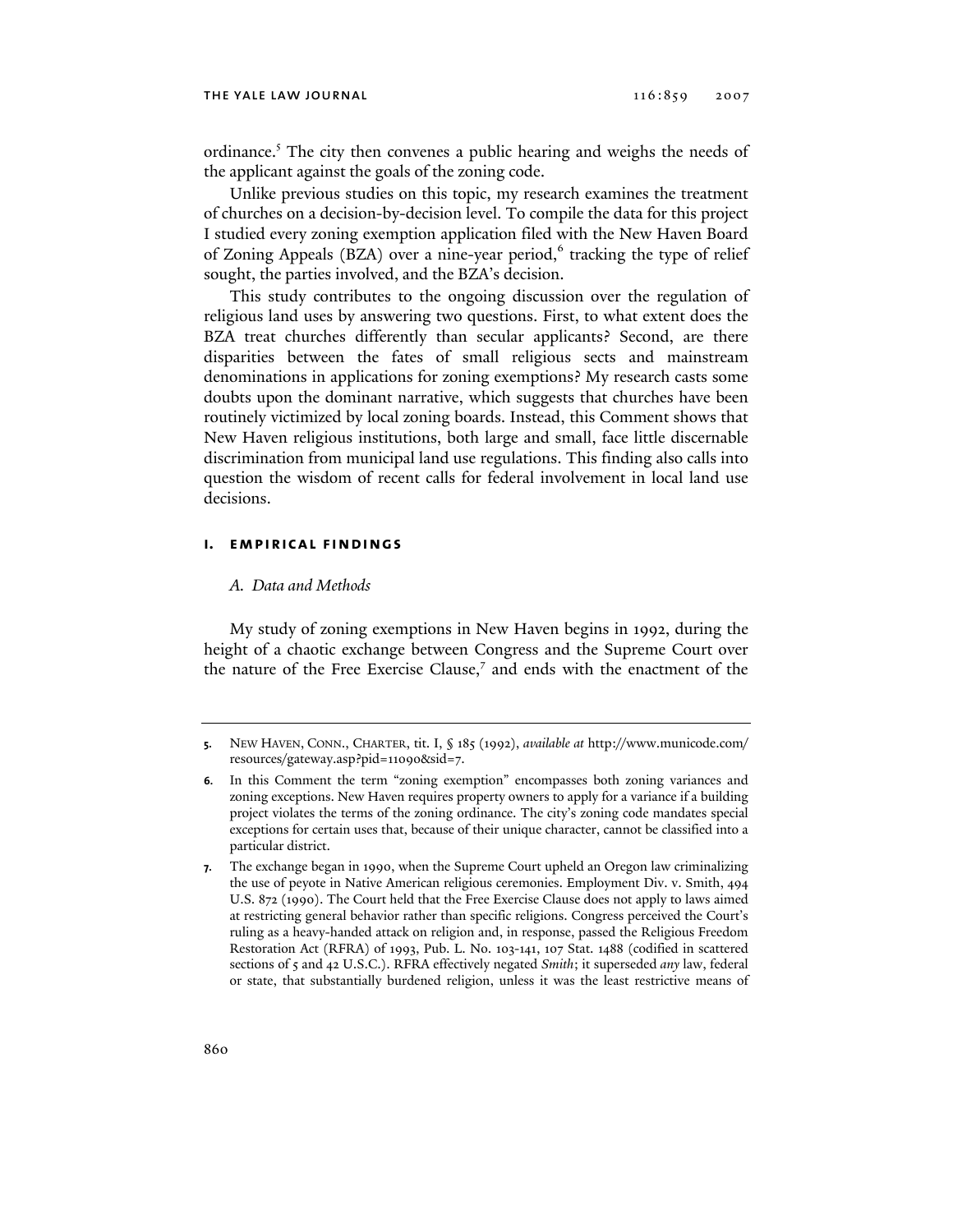Religious Land Use and Institutionalized Persons Act (RLUIPA) of 2000,8 a federal law that profoundly reshapes the rights of churches in land use disputes. New Haven offers several advantages for a study of this type. First, the laws and demographics of the city render it an excellent test case for scholars concerned about the fate of churches in zoning disputes. Like many medium-sized university towns, New Haven is full of the educated elites who are often accused of being "hostile to religion and to churches."<sup>9</sup> The laws of Connecticut also make no special allowance for religious land uses in zoning disputes.<sup>10</sup> Accordingly, if a general bias against churches exists, we should expect to find it in the New Haven city records.<sup>11</sup>

Second, New Haven has a heterogeneous mix of spiritual communities that roughly mirrors the distribution of religious groups at the national level.<sup>12</sup> Established Catholic, Protestant, and Jewish populations must compete for space with smaller, mostly black, evangelical congregations, a growing

- **8.** 42 U.S.C. § 2000cc (2000).
- **9.** Laycock, *supra* note 2, at 760 ("Some Americans are hostile to all religion. They believe it is irrational, superstitious, and harmful. . . . [I]n my experience, this view is overrepresented in elite positions."); *see* U.S. Census Bureau, State and County Quickfacts (June 8, 2006), http://quickfacts.census.gov/ qfd/states/09/0952000.html (showing that New Haven has a higher concentration of college graduates than the average American city).
- **10.** In Connecticut, the decisions of local zoning administrators receive great deference. Courts treat the denial of permits for religious uses no differently than any other permit denial. *See, e.g.*, First Presbyterian Church v. New Haven Bd. of Zoning Appeals, No. CV-94-0361421, 1995 WL 80058, at \*4 (Conn. Super. Ct. Feb. 9, 1995) (refusing to apply strict scrutiny when the local zoning board denied a church a special exception permit).
- **11.** In fairness, New Haven may have some drawbacks for a study of this type. Arguably, Yale University has enough influence on local politics to skew the decisions of the BZA. In my research, however, I found no indication that Yale opposed any zoning application for purely self-interested reasons. Moreover, the BZA did not always rule as Yale wished. For instance, Yale supported the BZA application of the Christ Presbyterian Church, which was ultimately denied. *See* Letter from Joseph Mullinix, Vice-President of Fin. & Admin., Yale Univ., to New Haven Bd. of Zoning Appeals (Apr. 18, 1997) (on file with the New Haven City Plan Commission).
- **12.** Census takers are not allowed to ask questions about religious affiliation. For statistics on New Haven County, see Ass'n of Religion Data Archives, County Membership Report, http://www.thearda.com/mapsReports/reports/counties/09009\_2000.asp (last visited Nov. 30, 2006). For statistics on the size of American religious groups, see Adherents.com, Largest Religious Groups in the United States of America (Dec. 7, 2005), http://www.adherents.com/rel\_USA.html.

furthering a compelling state interest. In turn, the Court ruled that RFRA, as applied to the states, unconstitutionally exceeded Congress's enforcement power under the Fourteenth Amendment. City of Boerne v. Flores, 521 U.S. 507 (1997). I chose to begin this study in 1992 primarily for administrative reasons; the BZA did not record data chronologically before this date.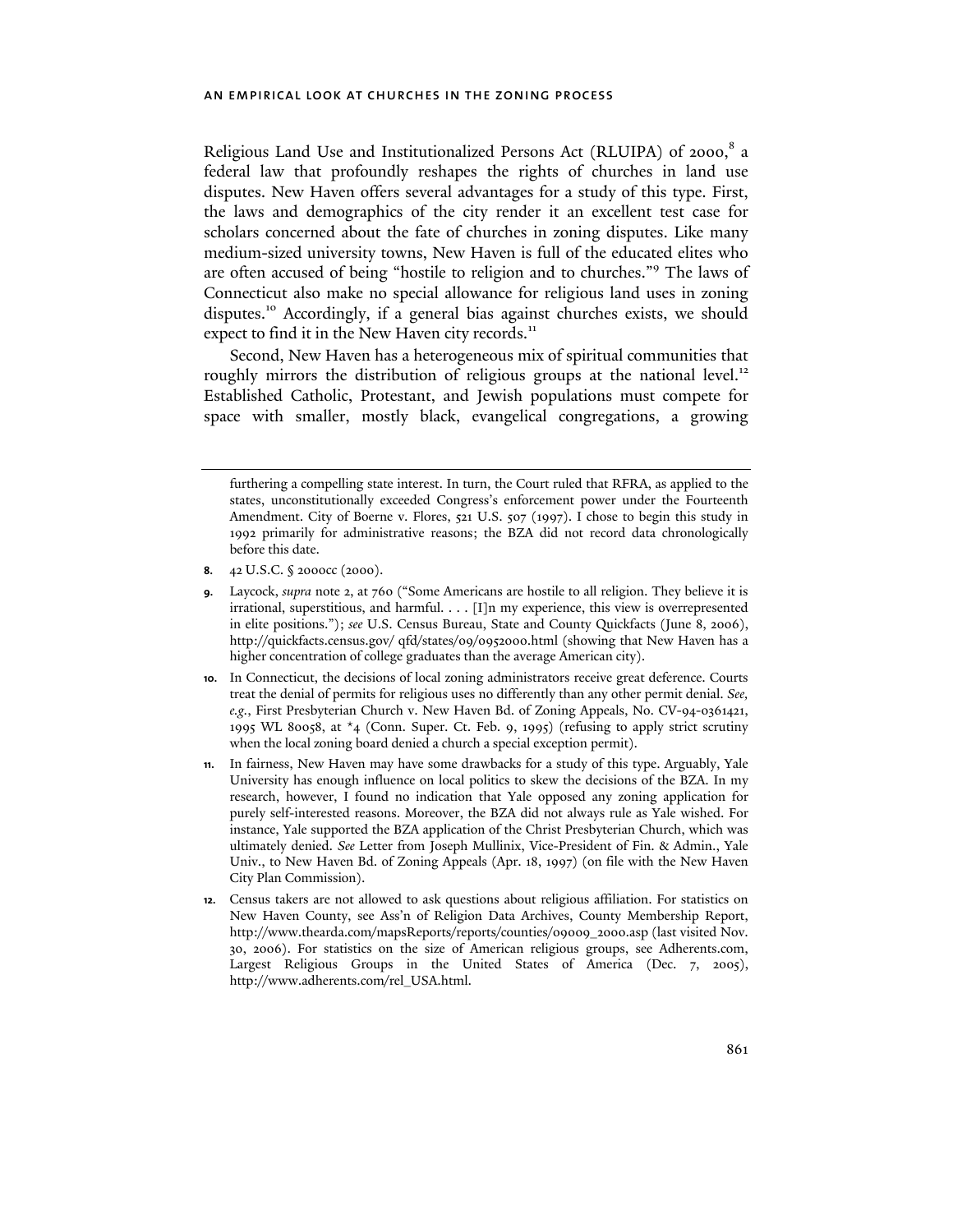Spanish-speaking minority, and an enclave of Muslim immigrants. This variety of active religious organizations should allow us to draw useful conclusions about the city's treatment of small, unpopular, and evangelical religious groups.

Third, and perhaps most importantly, the New Haven city government has maintained a remarkable set of zoning dossiers on every BZA application filed since 1954. The dossiers include original zoning exemption applications, copies of all supporting documents (such as blueprints and traffic congestion studies), recommendations from the New Haven City Plan Commission, statements of support from neighbors, and the ultimate decisions of the BZA. In all, this study found that property holders filed 659 applications for variances and special exceptions between 1992 and 2000; forty-six came from religious institutions.<sup>13</sup>

Discrimination is, of course, a notoriously difficult thing to measure. To uncover the presence of bias against religious groups I began this study by comparing the overall approval rate for church applications to the approval rate for applications by nonreligious institutions.<sup>14</sup> If extensive discrimination exists, we would expect the BZA to reject church applicants at a much higher rate.<sup>15</sup> I then sharpened the analysis by examining specific subgroups of applicants. To start, I compared exemption requests from churches to requests from secular institutions that produce similar negative externalities. Absent discrimination, land uses that produce comparable noise and traffic disruptions should receive exemption permits at the same rate.<sup>16</sup> Next, I isolated the

**<sup>13.</sup>** The variety of purposes for which congregations seek zoning variances raises the conceptual issue of what, exactly, constitutes a religious activity. For the purpose of this study, any property owned by a congregation or intended for use by members of a congregation was considered as put to religious use.

**<sup>14.</sup>** For the sake of simplicity, I divided BZA decisions into two categories: approvals and denials. Of course, exemption decisions are often more complicated. Commonly, the BZA approves an exemption on the condition that the applicant agrees to certain design limitations. While an empirical analysis of these "approvals with conditions" was beyond the scope of this project, I could not detect any difference in the type of conditions attached to church approvals during my impressionistic reading of the decisions.

**<sup>15.</sup>** Given the complexity of land use decisions, there is "no precise way to measure religious animus"; nonetheless, permit decisions should affect all land use applicants "in a consistent way." Keetch & Richards, *supra* note 2, at 729; *see also* Mark Chaves & William Tsitsos, *Are Congregations Constrained by Government? Empirical Results from the National Congregations Study*, 42 J. CHURCH & ST. 335 (2000) (showing that aggregating permit decisions provides a basic understanding of how churches are constrained by government).

**<sup>16.</sup>** It is possible, however, that the BZA could reject churches at a lower rate and still harbor bias. If, for example, churches present only the most meritorious claims while secular applicants submit hundreds of groundless applications, the data could hide evidence of bias.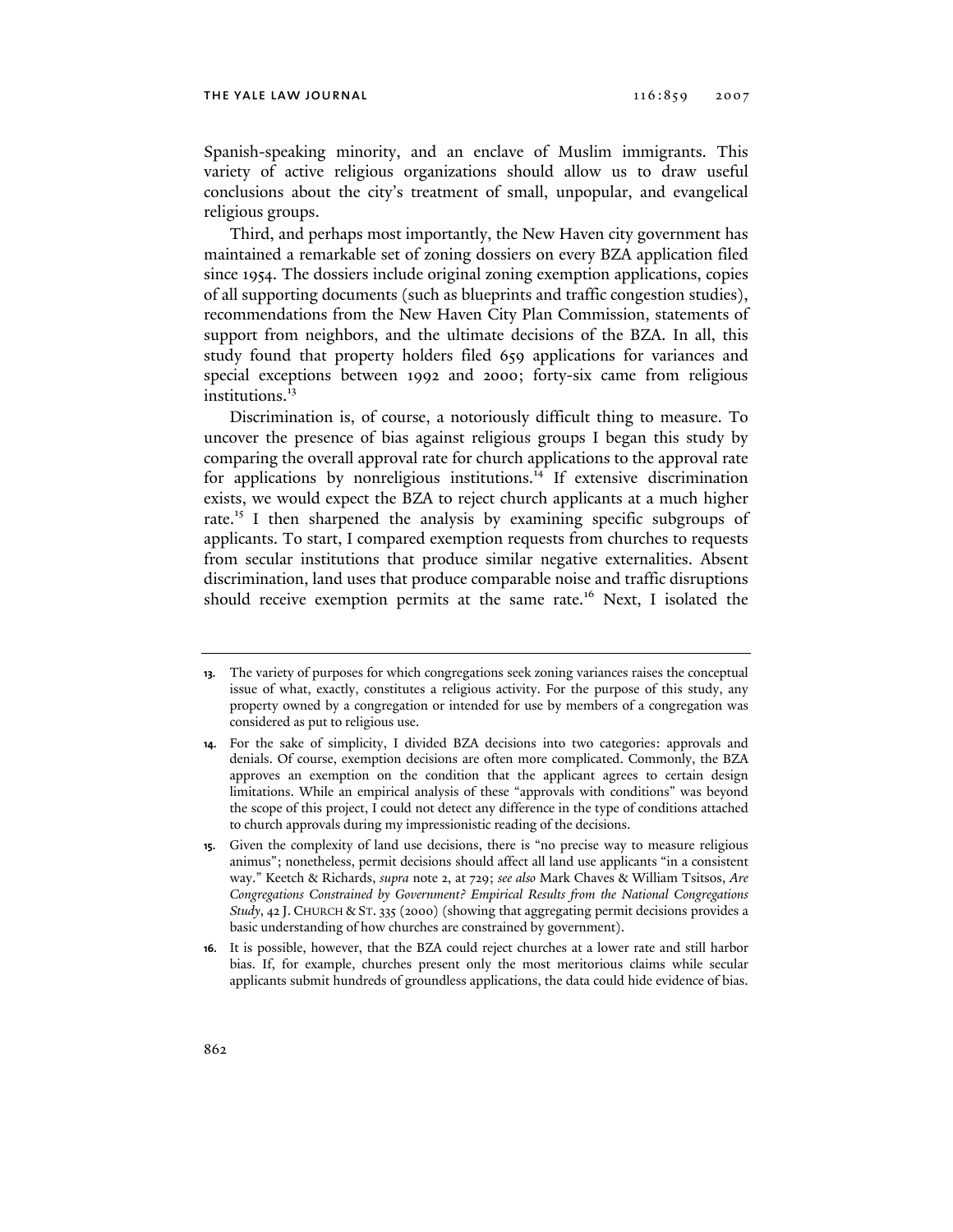applications for major church construction projects to determine whether New Haven's zoning code deterred the building of new houses of worship. Finally, my research contrasted the treatment of small, minority religious groups with that of larger, more mainstream congregations.

In the end, this Comment should be read as an attempt to present an accurate picture of the extent to which the churches of New Haven are constrained by municipal zoning procedures. Although more small-scale studies of this type are needed, this Comment questions the prevailing belief that zoning "has become the most widespread obstacle to the free exercise of religion."17

# *B. Results*

# *1. Religious Versus Secular Uses*

When churches file requests for zoning exceptions, how do they fare? The central finding of my research is that there is little difference between the denial rate experienced by churches and the denial rate experienced by other applicants. The city records show that during the period studied, the New Haven BZA granted over 76% of exemption requests from religious institutions.<sup>18</sup> In comparison, the overall grant rate for secular applicants was  $80\%$  – a small, statistically insignificant difference.<sup>19</sup> This finding challenges the panicked rhetoric embedded in much of the current legal literature, which insists that zoning boards pressure religious institutions to "limit their physical presence in America's cities and towns."20 Three times out of four, and at roughly the same rate as secular applicants, churches in New Haven were

**17.** Laycock, *supra* note 2, at 783.

*Cf.* George L. Priest & Benjamin Klein, *The Selection of Disputes for Litigation*, 13 J. LEGAL STUD. 1 (1984) (predicting that trial rates are influenced by local decision standards and the parties' uncertainty in estimating case quality). Fortunately, however, both the secular and religious application pools examined in this study contained applicants of varying sophistication who presented claims of varying merit. It seems that the cost of presenting BZA applications is so low (\$83 for exceptions and \$67 for variances) and the overall grant rate so favorable that both individual citizens and religious institutions can afford to file applications with little merit.

**<sup>18.</sup>** The data are available at Stephen Clowney, Churches in the Zoning Process Appendix tbl.2 (Dec. 1, 2006), http://www.yalelawjournal.org/abstract.asp?id=632.

**<sup>19.</sup>** *See id.* tbl.1.

**<sup>20.</sup>** Roman P. Storzer & Anthony R. Picarello, Jr., *The Religious Land Use and Institutionalized Persons Act of 2000: A Constitutional Response to Unconstitutional Zoning Practices*, 9 GEO. MASON L. REV. 929, 929 (2001).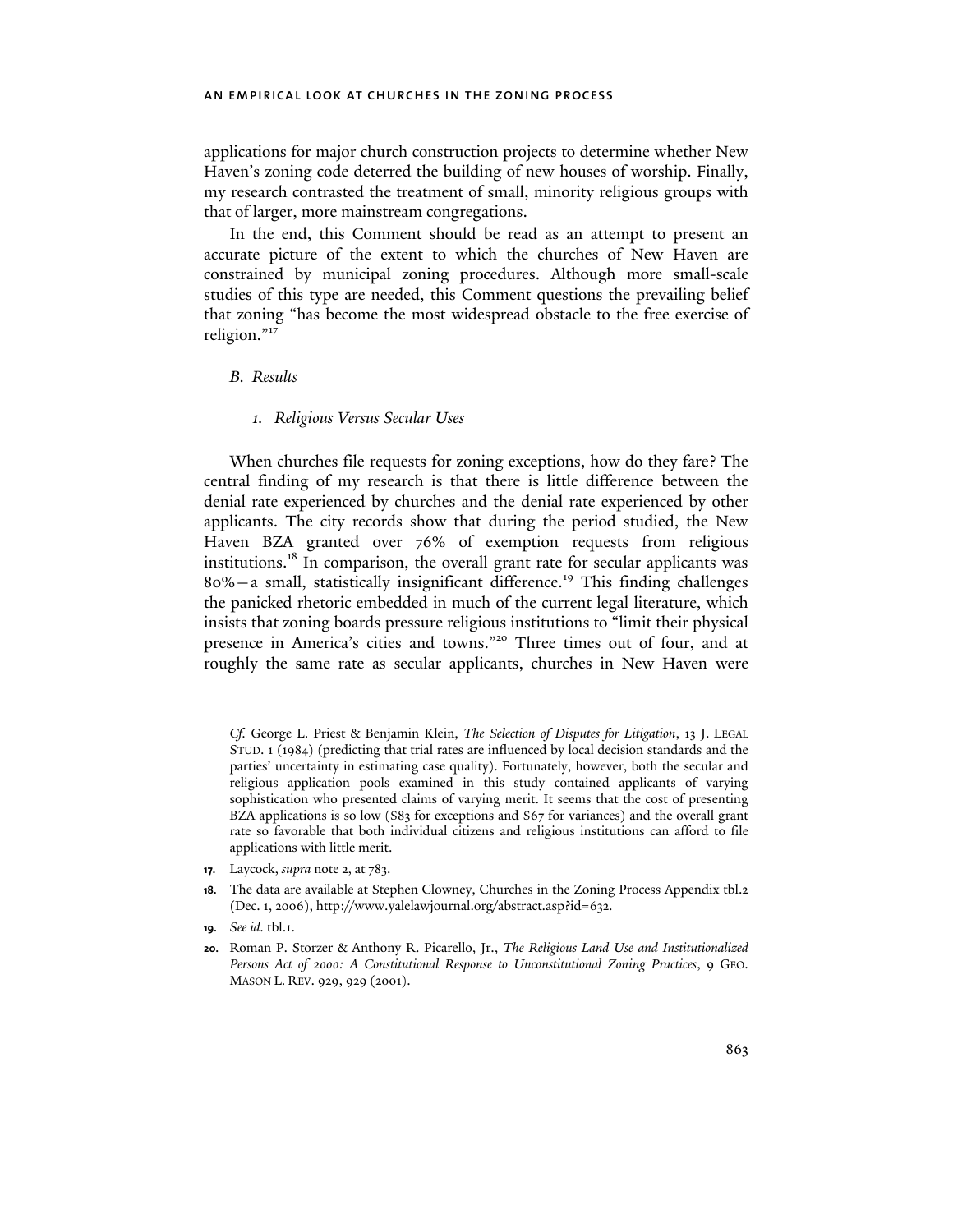allowed to evade the terms of local zoning codes to pursue construction and renovation projects.

Skeptics could argue, however, that comparing "religious institutions" with "secular applicants" produces misleading conclusions. After all, the secular applicants category includes dozens of requests from corner liquor stores, auto repair garages, and industrial facilities attempting to locate in residential  $areas$  – applicants that hardly seem to resemble houses of worship.<sup>21</sup> A richer, more layered analysis would measure churches against secular establishments that produce similar externalities—such as restaurants, social clubs, and theaters.

In the zoning context, restaurants are arguably the category of use most analogous to religious assemblies.<sup>22</sup> Both increase traffic, create sporadic parking shortages, attract outsiders to the community, and are busiest on weekends. If widespread bias against churches exists, we should expect to find that purely secular uses, such as restaurants, fare better in the zoning appeals process. In fact, the opposite is true: the New Haven BZA approved only 67% of requests from restaurants, in contrast to the 76% approval rate for congregations.23 The BZA also slightly favored churches in its consideration of major construction projects. Between 1992 and 2000, the board approved 66% of requests to construct or expand religious buildings and 64% of requests for new construction and expansion of restaurants.<sup>24</sup> Churches, it seems, fared no worse—and often fared better—than restaurants in the zoning process, even though they subject neighbors to similar externalities.

No evidence of bias emerged when the comparison was expanded to include all places of secular assembly. This set of data included exemption requests from every property that produced comparable noise, safety, and traffic disruptions to churches—including schools, day-care centers, restaurants, social clubs, community centers, health clubs, and meeting halls. Once again, religious institutions and places of secular assembly had nearly

**<sup>21.</sup>** *See* Clowney, *supra* note 18, tbl.1.

**<sup>22.</sup>** *See* Storzer & Picarello, *supra* note 20, at 969, 970 (comparing churches and restaurants). A comparison of churches and theaters would also have been useful; however, no theaters applied for zoning permits in the period of study.

**<sup>23.</sup>** The discrepancy here cannot be explained by restaurant requests for alcohol permits. Indeed, if we disregard requests for alcohol permits, the restaurant approval rate actually tumbles to 60%, further increasing the disparity. As a result of the small sample size these differences are not statistically significant. *Compare* Clowney, *supra* note 18, tbl.2, *with id.*  tbl.3.

**<sup>24.</sup>** *Compare id.* tbl.2, *with id.* tbl.3. This difference is also not statistically significant.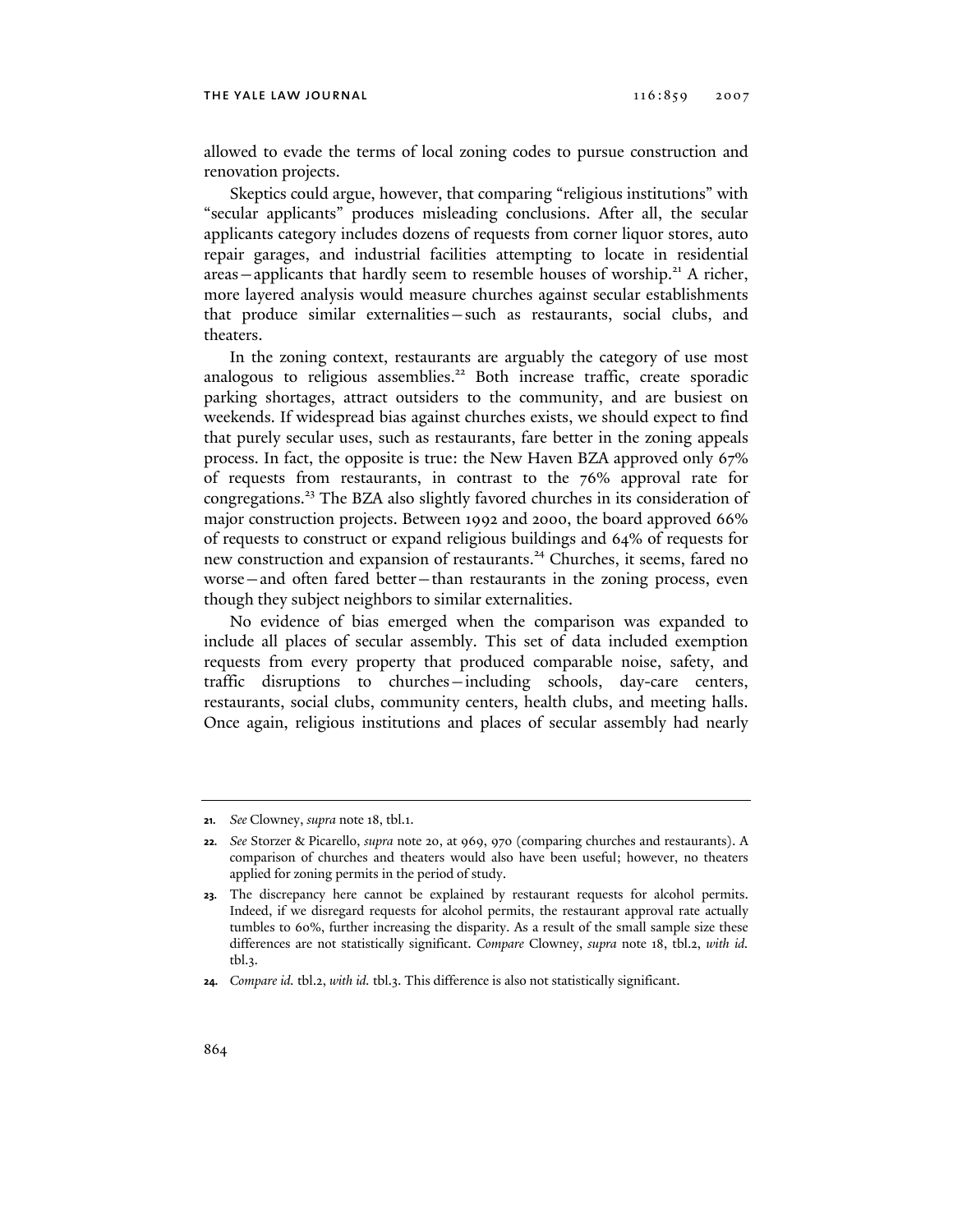identical rates of approval for zoning exemptions.<sup>25</sup> In sum, the empirical evidence consistently fails to unearth any sign of bias against religious assemblies in the zoning process.

# *2. Minority and Majority Religions*

Even though religious institutions as a whole may have few problems in New Haven, we should consider the fate of small, unpopular, and nontraditional religious denominations in land use disputes. According to some scholars, "minority religions have a much harder time obtaining approval for construction of a house of worship . . . than do majority religions."<sup>26</sup> Mainstream denominations, these commentators argue, easily secure permission to build grand churches on desirable plots, while unfamiliar, politically weak, and unconventional faiths are effectively excluded from land within the city limits. $27$ 

Although politically popular, empirical support for this position remains thin and unpersuasive. Initially, a study from Brigham Young University (BYU) seemed to confirm the existence of an acute, nationwide pattern of discrimination against minority sects.<sup>28</sup> However, recent scholarship has challenged that study's methodology and conclusions.<sup>29</sup> This Comment, too,

- **26.** Keetch & Richards, *supra* note 2, at 729.
- **27.** *See* Laycock, *supra* note 2, at 759-62.

**<sup>25.</sup>** The BZA granted 76% of applications from churches and 78% of applications from the properties most similar to churches—another small, statistically insignificant difference. *Compare id.* tbl.2, *with id.* tbl.4. Within the category of secular places of assembly, however, the BZA approved different uses at very different rates. It approved 100% of requests from schools, 90% from small day-care facilities, 88% from commercial properties, 60% from fraternity houses, 60% from places of amusement, and 25% from private social clubs. *See id*. tbl.4. The low number of applications from each individual category (for instance, only four private social clubs applied for exemptions) makes drawing meaningful conclusions almost impossible.

**<sup>28.</sup>** *See* Keetch & Richards, *supra* note 2, at 729-31; *id.* app. A, at 736-42 (reporting the results of the BYU study).

**<sup>29.</sup>** For a comprehensive discussion of the problems with the BYU study, see Caroline R. Adams, *The Constitutional Validity of the Religious Land Use and Institutionalized Persons Act of 2000: Will RLUIPA's Strict Scrutiny Survive the Supreme Court's Strict Scrutiny?*, 70 FORDHAM L. REV. 2361, 2397-2400 (2002). In short, the BYU study relied on outdated statistics and only examined zoning decisions appealed to the courts. *See* Keetch & Richards, *supra* note 2, app. A, at 736. Scholars also argue that the study violated its own stated methodology by assigning Judaism to the category of minority religions. The study claimed that any religious group comprising more than 1.5% of the U.S. population was a majority religion; however, the authors labeled Jews, who make up roughly 2% of the population, as a religious minority. *Id.* app. A, at 737.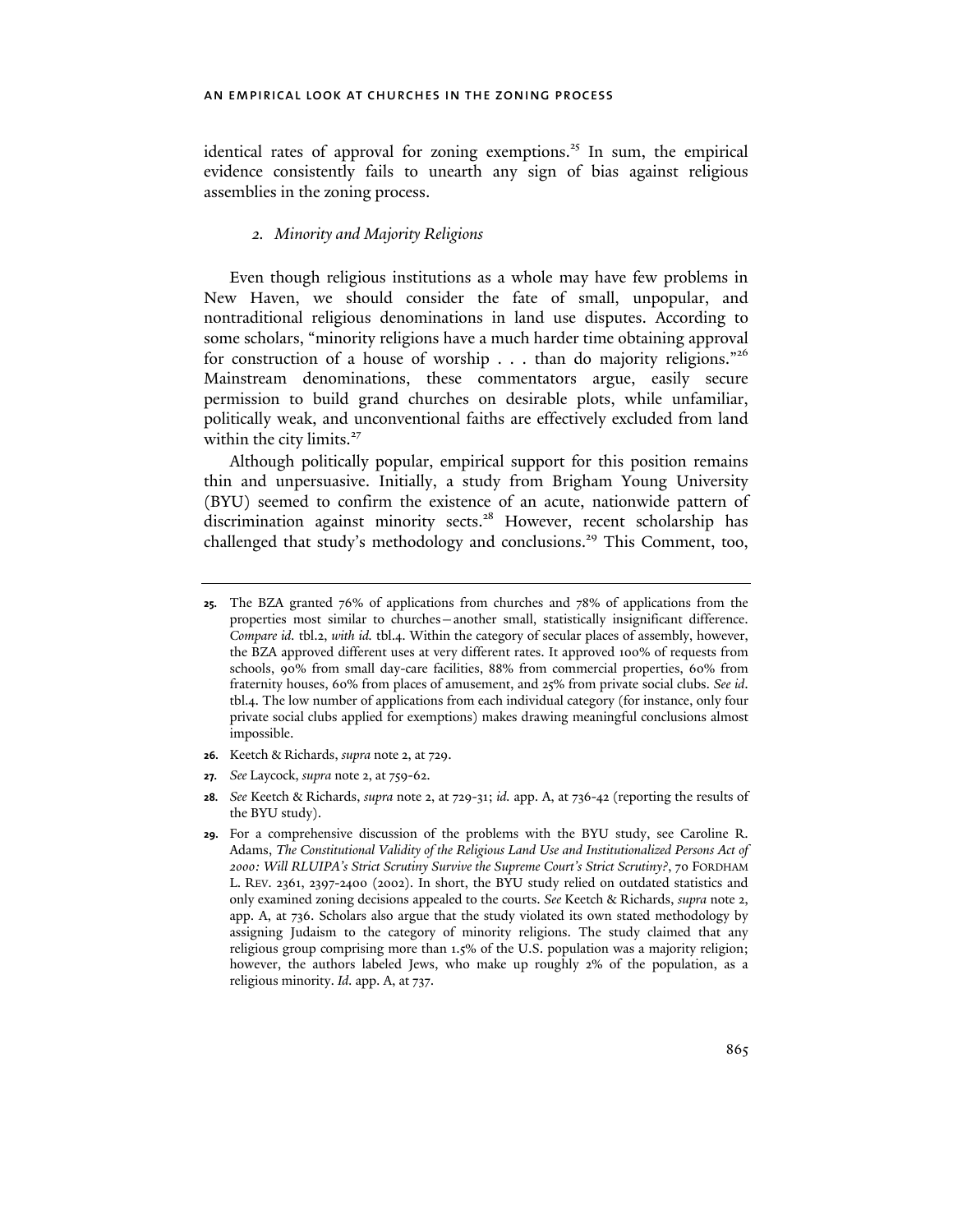questions the prevalence of discrimination against smaller sects.<sup>30</sup> If anything, minority religions had slightly *more* success in the zoning process than the mainstream denominations: the BZA approved 77% of the applications from small churches versus  $75\%$  from larger sects. $31$ 

Although most Americans admit that they have a negative opinion of small and unconventional faiths, $3<sup>2</sup>$  no evidence indicates that the zoning board in New Haven acted on these larger, society-wide prejudices. Throughout the 1990s, the BZA showed no interest in excluding small, unpopular religious denominations and instead granted exemptions to a range of less familiar congregations including the Church of the Redeemer, the Church of the New Beginnings, and the Iglesia Cristiana Tercera Estrella de Jacob.<sup>33</sup>

#### **ii. rluipa and the constitution: why the data matter**

Some members of the clergy and legal academics ardently believe that religious groups in the United States face significant obstacles when they attempt to construct, relocate, or expand places of worship.<sup>34</sup> The federal government apparently agrees. In response to concerns that the right to religious land use "is frequently violated,"35 Congress invoked its Fourteenth Amendment power to pass RLUIPA. The Act seeks to protect the right of individuals to gather and worship according to their religious beliefs by severely limiting the power of local governments to pass zoning laws that

**33.** *See* Clowney, *supra* note 18, tbl.2.

**<sup>30.</sup>** As in the BYU study, I considered any religious group comprising more than 1.5% of the U.S. adult population to be a majority religion. I acknowledge that there are serious drawbacks to this scaling system. For one, it fails to consider that members of minority religious groups often cluster together in urban areas to form local majorities. Nonetheless, I adopted the BYU methodology to facilitate comparisons between the two studies.

**<sup>31.</sup>** *See* Clowney, *supra* note 18, tbl.2. As before, this difference is statistically insignificant.

**<sup>32.</sup>** *See* PollingReport.com, Religion, http://www.pollingreport.com/religion.htm (last visited Nov. 30, 2006) (describing a CBS News Poll conducted April 6-9, 2006). According to the poll, Muslims, Scientologists, and Mormons face notably high levels of mistrust in the United States.

**<sup>34.</sup>** *See* Storzer & Picarello, *supra* note 20, at 929 ("According to zoning boards . . . churches may belong neither on Main Street nor in residential neighborhoods." (footnote omitted)); Diana B. Henriques, *Religion Trumps Regulation as Legal Exemptions Grow*, N.Y. TIMES, Oct. 8, 2006, at A1 (quoting Rabbi Joseph Konikov, who compared zoning practices in Orlando, Florida, to "Communist Russia").

**<sup>35.</sup>** 146 CONG. REC. S7774 (daily ed. July 27, 2000) (joint statement of Sen. Hatch and Sen. Kennedy).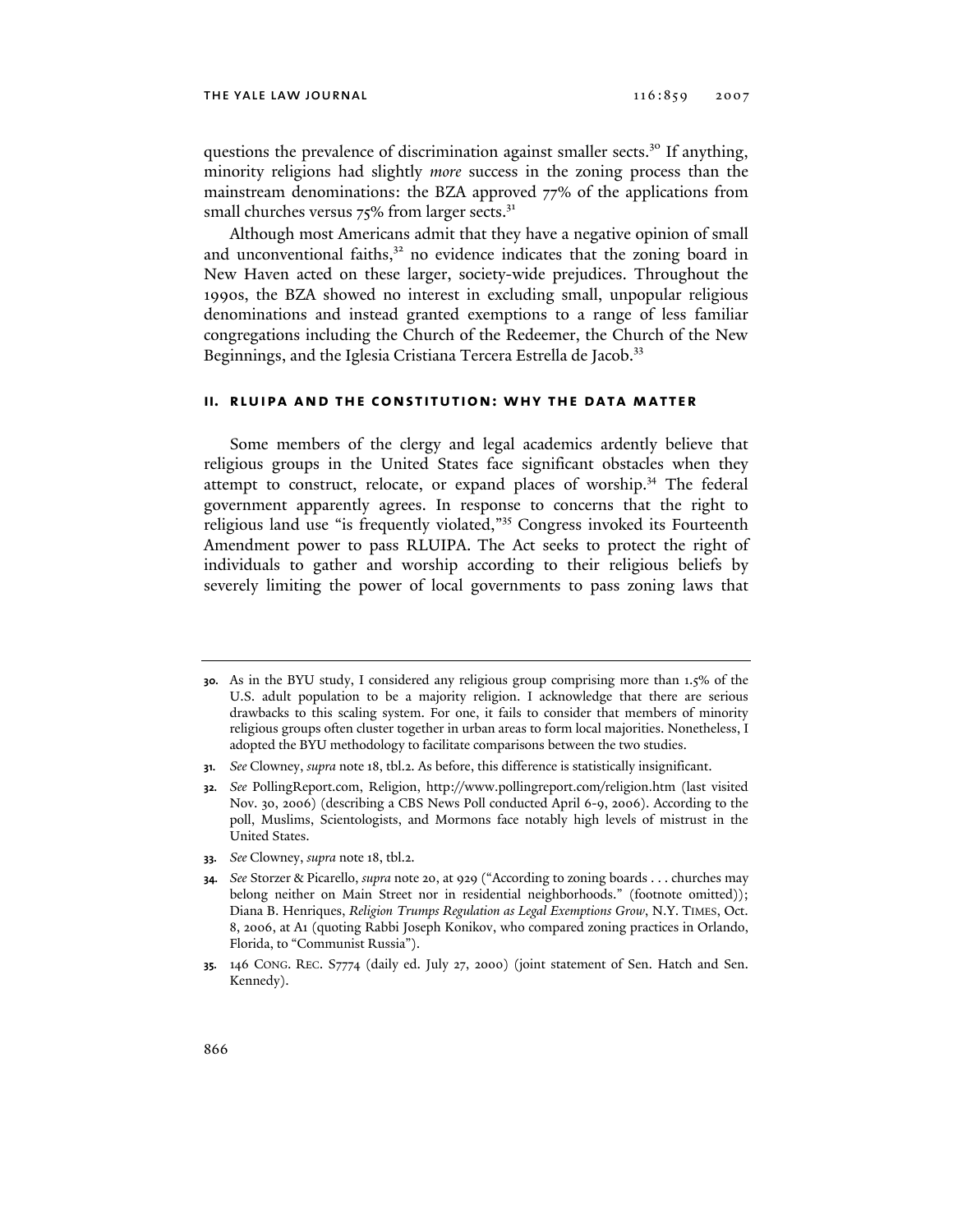intrude upon religious practices.<sup>36</sup> RLUIPA invalidates all local land use laws that substantially burden religious exercise, unless the government can demonstrate that there is a compelling state interest behind the regulation and that the law is implemented in the manner least restrictive of religious exercise.<sup>37</sup> For example, citing RLUIPA, a federal district court in Connecticut invalidated parking regulations that limited the number of people who could attend a local prayer group.<sup>38</sup>

Although RLUIPA has been hailed by religious organizations as a proper way to protect the "rights of sincere religious believers,"<sup>39</sup> a heated debate has emerged among legal academics and federal judges about the constitutionality of RLUIPA's land use provisions.40 The heart of the dispute concerns the nature of Congress's power under Section 5 of the Fourteenth Amendment. In brief, the Supreme Court has ruled that Congress's Section 5 enforcement powers are entirely remedial,<sup>41</sup> and that Congress must demonstrate a clear "pattern or practice" of unconstitutional discrimination before it can pass laws under its Section 5 power.<sup>42</sup> Mere anecdotal evidence is not enough.<sup>43</sup> Before acting, Congress must identify "widespread and persisting" examples of discriminatory laws that target churches or religious believers.<sup>44</sup>

Scholars who oppose RLUIPA have argued that the law fails to pass constitutional muster because Congress failed to show a widespread pattern of discrimination against churches.<sup>45</sup> The primary study presented during the legislative hearings on RLUIPA, the BYU study discussed above, has recently

**<sup>36.</sup>** For an extended discussion of how RLUIPA operates, see Storzer & Picarello, *supra* note 20, at 945-76.

**<sup>37.</sup>** 42 U.S.C. § 2000cc(a)(1) (2000).

**<sup>38.</sup>** Murphy v. Zoning Comm'n, 148 F. Supp. 2d 173 (D. Conn. 2001).

**<sup>39.</sup>** Roger Severino, *Score One for the Faithful in the Culture Wars!*, JEWISH WORLD REV., May 6, 2004, http://www.jewishworldreview.com/0504/shul\_ruling.php3.

**<sup>40.</sup>** *Compare* Elsinore Christian Ctr. v. City of Lake Elsinore, 291 F. Supp. 2d 1083 (C.D. Cal. 2003) (holding RLUIPA unconstitutional), *rev'd*, No. 04-55320, 2006 WL 2456271 (9th Cir. Aug. 22, 2006), *with* Freedom Baptist Church v. Twp. of Middletown, 204 F. Supp. 2d 857 (E.D. Pa. 2002) (upholding RLUIPA's constitutionality under the Commerce and Free Exercise Clauses as applied against the states through Section 5).

**<sup>41.</sup>** *See, e.g.*, Bd. of Trs. v. Garrett, 531 U.S. 356, 368 (2001) ("Congress' § 5 authority is appropriately exercised only in response to state transgressions.").

**<sup>42.</sup>** City of Boerne v. Flores, 521 U.S. 507, 534 (1997).

**<sup>43.</sup>** *See id*. at 530-31.

**<sup>44.</sup>** *Id*. at 526.

**<sup>45.</sup>** *See* Adams, *supra* note 29, at 2383-86.